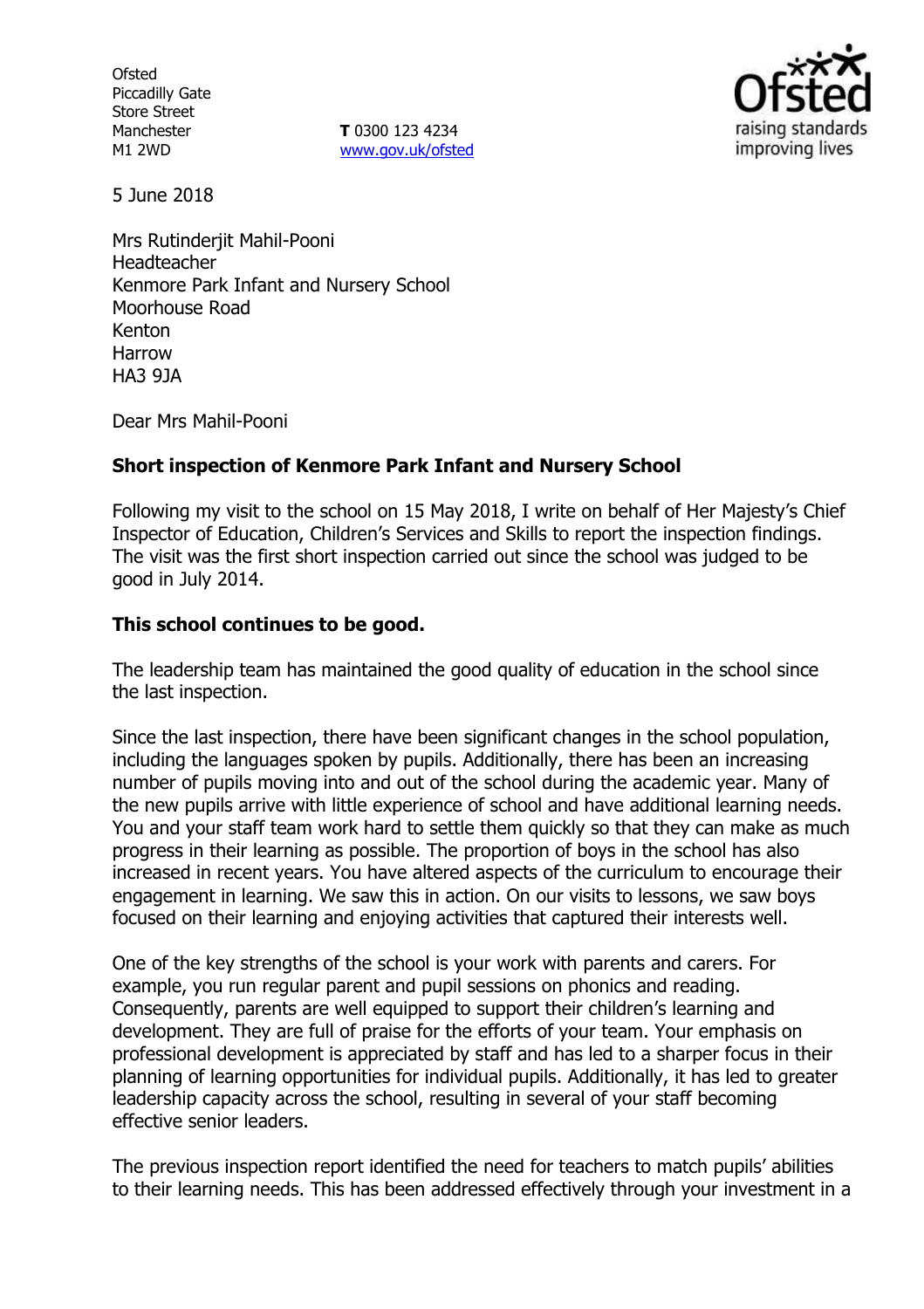

programme focusing on learning behaviours. Staff are providing more individualised support for pupils, and in turn pupils are taking greater responsibility for their own learning.

You have a clear and accurate understanding of the school's strengths and areas for development. Your work with the local authority and the Harrow Schools' Teaching Alliance has led to a shared understanding of national assessment thresholds and improvements in the teaching of phonics. You have rightly identified the need to continue to embed the recent initiatives in reading. You and your leadership team acknowledge that the work that has been started to strengthen the identification of children's next steps in learning needs embedding throughout the early years.

# **Safeguarding is effective.**

You have ensured that all safeguarding arrangements are fit for purpose. Detailed, highquality records show that you work closely with external agencies and your colleagues in the junior school to support the pupils in your care. You are unafraid to challenge decisions you disagree with to ensure that pupils receive the support they need. You make sure that all staff are trained regularly and understand the school's safeguarding systems. School records demonstrate that a range of staff have reported their concerns about pupils' welfare confidently and in line with the school's procedures.

Your governors work closely with you and your deputy headteacher to monitor safeguarding procedures across the school. Additionally, governors meet regularly with pupils to gain their views and understanding of safeguarding. This has led to a more systematic approach to teaching online safety, which pupils speak about knowledgeably. Pupils enjoy school, feel safe and can share their worries with a member of staff. Parents are overwhelmingly positive about their children's safety in school.

# **Inspection findings**

- Initially, we agreed to look at the progress pupils make in reading from the end of the early years to the end of key stage 1. Last year, not enough pupils met the expected standards compared to pupils nationally, despite these pupils attaining above the national standards at the end of early years. We looked closely at the progress of middle attainers because this group did not make sufficient progress to meet the standard of similar pupils nationally. You explained that last year many of the pupils had joined key stage 1 with little or no pre-school experience. They had entered the school working well below the standard expected for their age, leading to a drop in the proportion of pupils meeting the expected standard at the end of Year 2.
- You have worked closely with all staff and the local schools' alliance to improve the quality of phonics teaching. This work has been successful, leading to above national standards in the phonics screening check at the end of Year 1 in 2017. You and your literacy leader have also established more opportunities for pupils to develop their comprehension skills and to read regularly with staff. Regular reading lessons are carefully planned to provide tailored support for pupils, so they can apply their phonic knowledge to read unfamiliar words and develop good comprehension skills. Teaching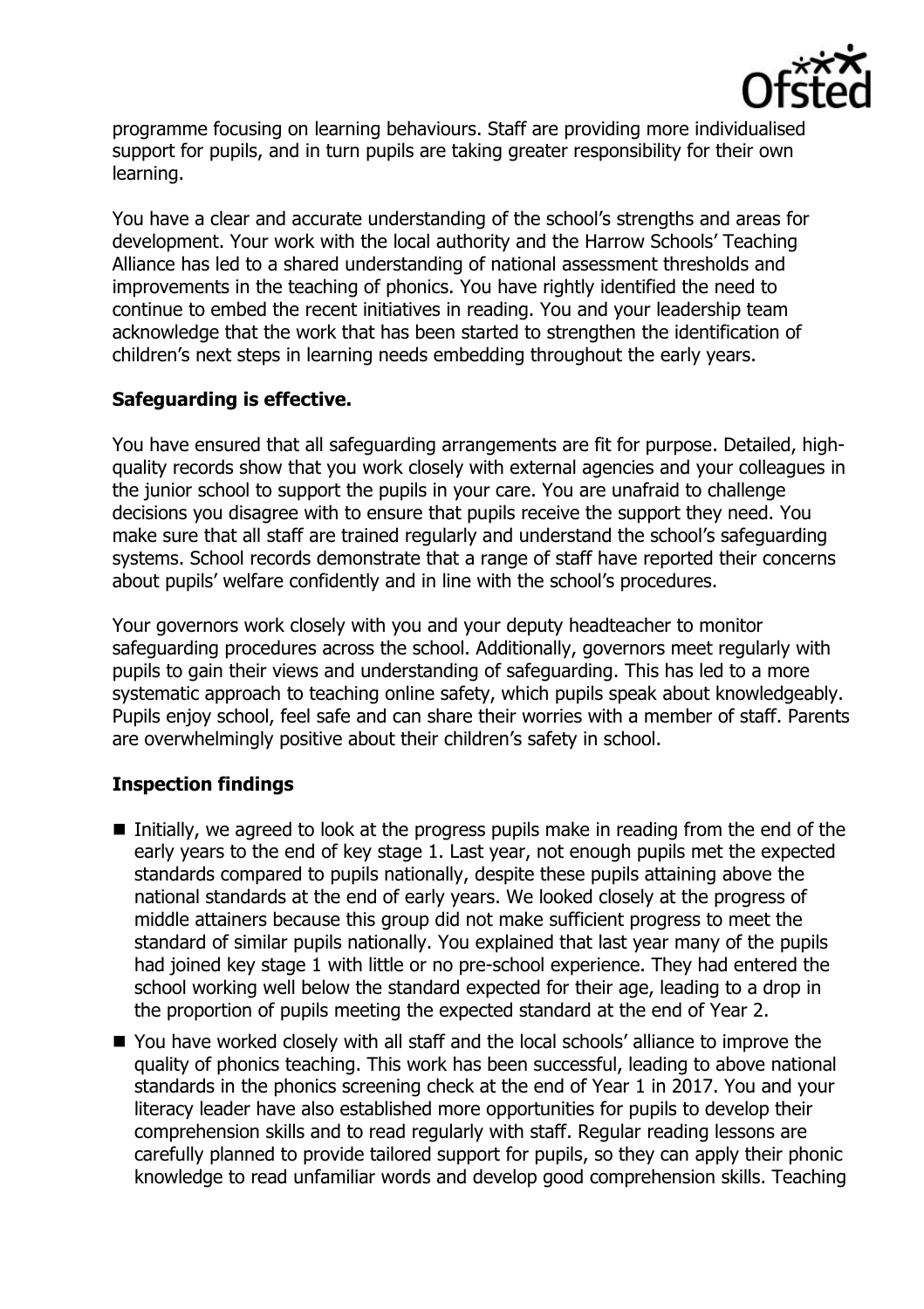

assistants are skilful in their questioning and use resources effectively to develop pupils' vocabulary and understanding of texts.

- The teaching of reading is consistent across all classrooms. The learning environment provides pupils with many useful aids, such as the display of key vocabulary and reading targets, to help them improve their reading. Pupils read with fluency and accuracy. They use their phonic knowledge and their 'reading toolkit' well to read unfamiliar or unknown words. They talked enthusiastically about the comprehension work they do and how it helps their reading. Pupils enjoy the reading time they have with their parents and adults in school. This links to your expectation of adults hearing each child read once a week, although you appreciate that these approaches need to be embedded and refined to meet pupils' individual needs.
- The success of your focus on reading is clear in your current assessment information and in my visits to classrooms. Most pupils currently in Years 1 and 2, who left the early years at the expected standard, are on track to meet the end-of-year expectation for their respective year groups. Your work has also ensured that the most able pupils are making sufficiently strong progress in reading. Similarly, the information demonstrates that pupils who joined the school in key stage 1 from low starting points are making good gains towards meeting the standard expected for their age.
- We also agreed to focus on the progress made by children with different starting points in the early years. This is because the proportion of children achieving a good level of development and the expected standard in reading, writing and mathematics has fluctuated over time. In 2017, the proportion of children who achieved a good level of development was below the national average.
- Children enter the Reception Year with knowledge, understanding and skills that are typically below those for children of their age. Your detailed and accurate analysis of children's learning shows that children are currently making strong progress in all areas of learning. Most children in the Reception Year are well on track to meet the national figures for 2017.
- You and your recently appointed early years leader have already identified the need to further improve the early years provision as a school improvement priority. You have identified accurate development priorities, which focus on improving the quality of learning. You have made changes to the assessment and planning procedures, and these have led to a stronger focus on individual children's learning needs. Children's 'learning journeys' are increasingly related to their starting points and provide a greater focus on the progress that they make. You agree that this remains a work in progress. Your early years leader is working closely with staff to continually develop accurate assessment opportunities to inform their planning and meet children's learning needs.
- On my visits to the early years classrooms with your deputy headteacher, we saw children participating in a range of stimulating learning activities, both in the indoor and outdoor areas. For example, children were excitedly finding matching rhyming word cards under the canopy to support their reading skills. The new outdoor learning environment is being used well to provide learning opportunities across all areas of learning. You continue to refine the link between indoor and outdoor learning activities, for example in the provision of reading and writing opportunities. Children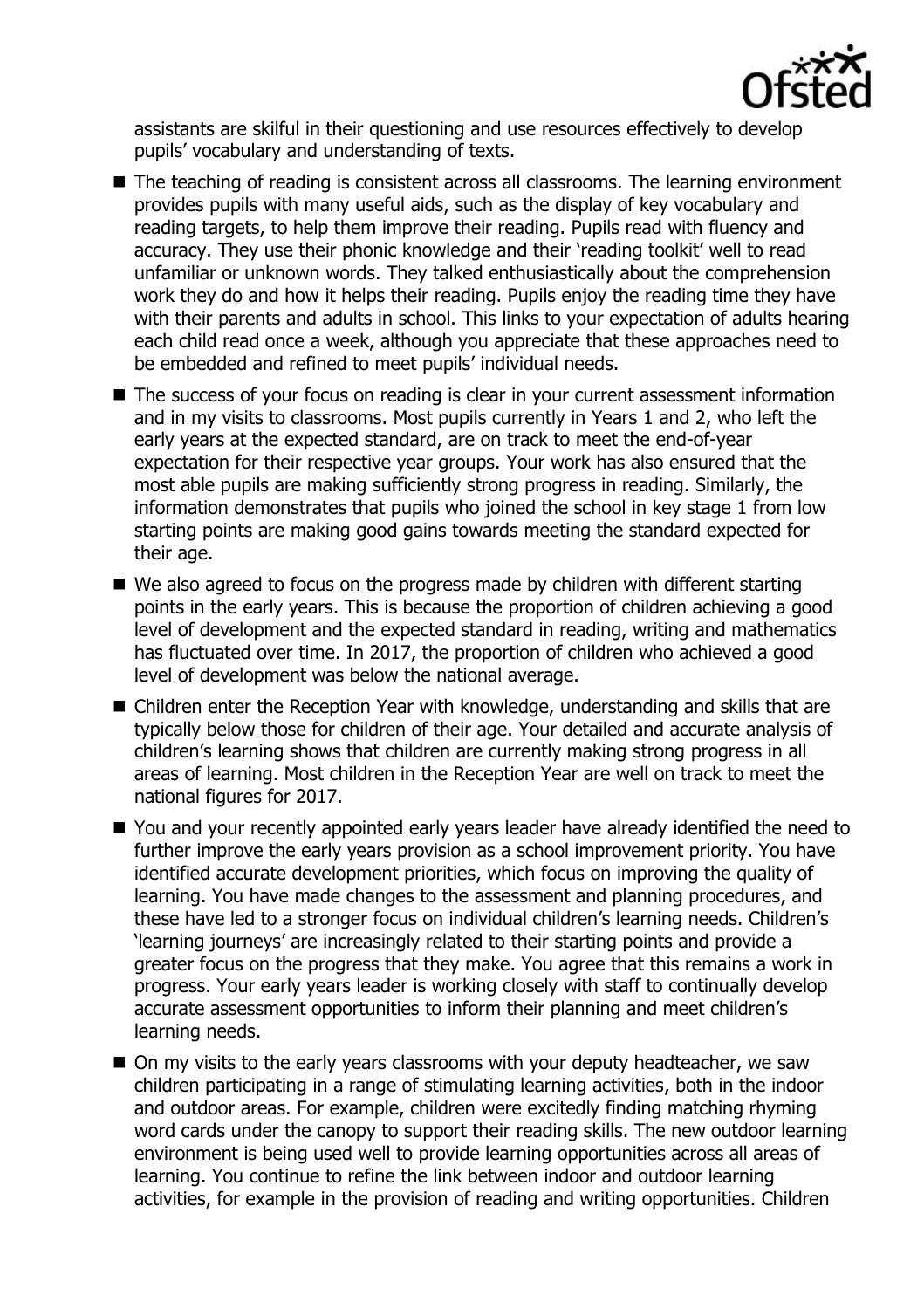

learn happily alongside one another, sharing resources and cooperating with each other. There are well-established routines, which help to develop children's independence. Focused teaching activities promote children's reading, writing and mathematics skills well through effective questioning and use of resources. Adults engage enthusiastically with the children and encourage them to persevere in their learning. However, sometimes adults do not make the best use of opportunities to extend children's learning further. You agree that adults' identification of individual children's next steps in learning could be even better. Parents spoke of excellent communication between home and school and of how well the school develops their children's independence.

- Finally, we agreed to look at how school leaders are addressing pupils' absence, to ensure that pupils make as much progress in their learning as possible. The school's attendance figures have been below the national average for three years. In addition, the school's level of persistent absence in 2017 rose sharply and was above the national figure.
- Your unwavering focus on improving attendance rates is paying off. You act swiftly to work with parents when a pupil's attendance falls below your agreed threshold. You also work closely with the court attendance officer when attendance does not improve. Equally, your encouragement of good attendance is appreciated by pupils and parents, leading to the highest number of classes ever achieving 100% weekly attendance. As a result of your initiatives, the whole-school level of attendance is currently higher than in previous years and closer to the national figure. Additionally, the rate of persistent absence is also in line with national figures. You rightly appreciate that attendance needs to be a constant focus for the school.

### **Next steps for the school**

Leaders and those responsible for governance should ensure that:

- $\blacksquare$  they embed current reading initiatives to ensure that pupils in key stage 1 continue to make strong gains in their reading to meet and exceed the expected standards
- $\blacksquare$  strategies to identify children's next steps in learning in the early years are fully embedded so that children make even better progress.

I am copying this letter to the chair of the governing body, the regional schools' commissioner and the director of children's services for Harrow. This letter will be published on the Ofsted website.

Yours sincerely

Helen Ridding **Ofsted Inspector**